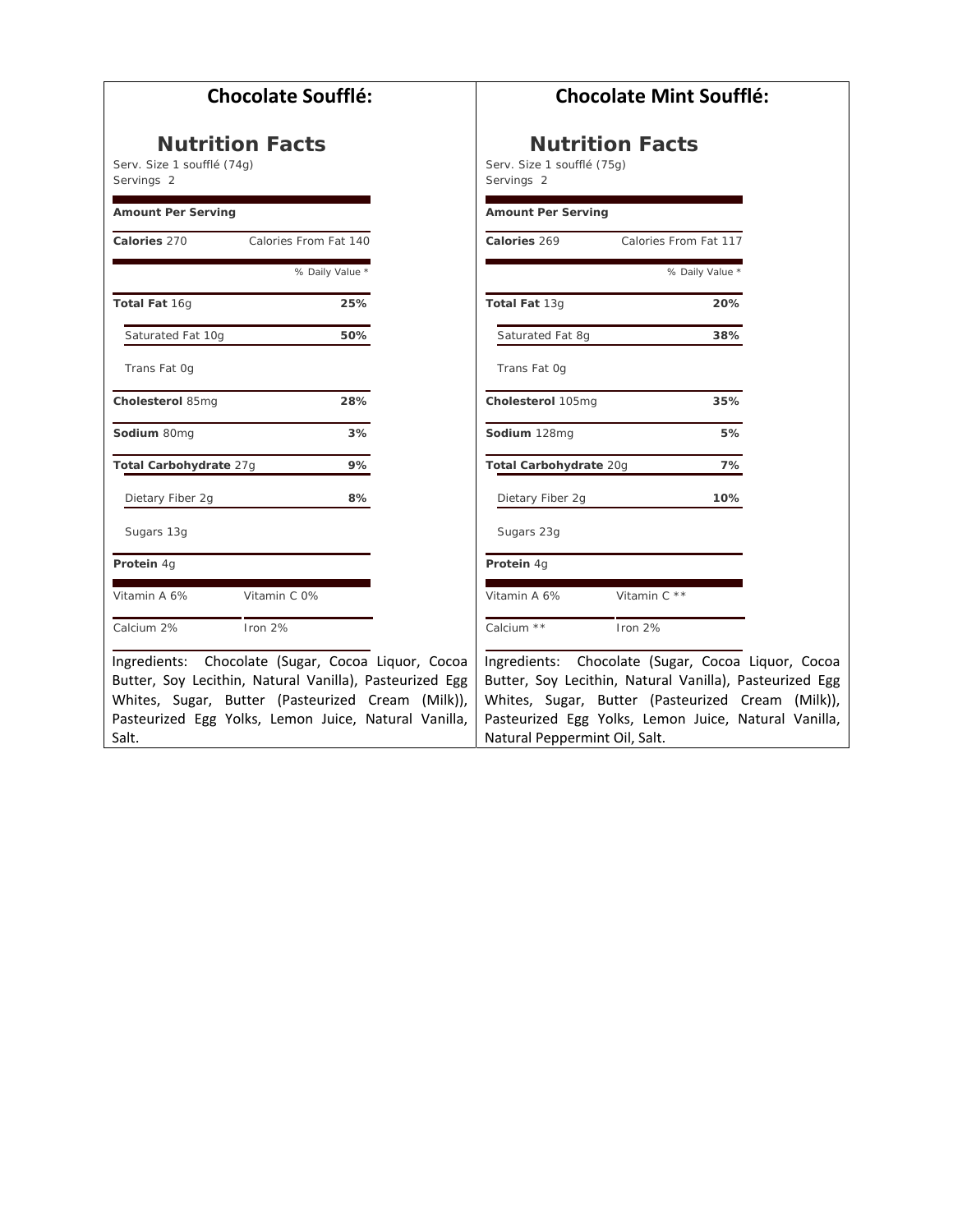| <b>Raspberry Soufflé:</b>                                                                                                                                                                                                                 | <b>Pumpkin Soufflé:</b>                                                                                                                                                                                                                                                                                                                             |  |
|-------------------------------------------------------------------------------------------------------------------------------------------------------------------------------------------------------------------------------------------|-----------------------------------------------------------------------------------------------------------------------------------------------------------------------------------------------------------------------------------------------------------------------------------------------------------------------------------------------------|--|
| <b>Nutrition Facts</b>                                                                                                                                                                                                                    | <b>Nutrition Facts</b>                                                                                                                                                                                                                                                                                                                              |  |
| Serv. Size 1 soufflé (64g)                                                                                                                                                                                                                | Serv. Size 1 soufflé (107q)                                                                                                                                                                                                                                                                                                                         |  |
| Servings 2                                                                                                                                                                                                                                | Servings 2                                                                                                                                                                                                                                                                                                                                          |  |
| <b>Amount Per Serving</b>                                                                                                                                                                                                                 | <b>Amount Per Serving</b>                                                                                                                                                                                                                                                                                                                           |  |
| Calories 133                                                                                                                                                                                                                              | Calories 156                                                                                                                                                                                                                                                                                                                                        |  |
| Calories From Fat 24                                                                                                                                                                                                                      | Calories From Fat 40                                                                                                                                                                                                                                                                                                                                |  |
| % Daily Value *                                                                                                                                                                                                                           | % Daily Value *                                                                                                                                                                                                                                                                                                                                     |  |
| Total Fat 2.5g                                                                                                                                                                                                                            | Total Fat 4g                                                                                                                                                                                                                                                                                                                                        |  |
| 4%                                                                                                                                                                                                                                        | 7%                                                                                                                                                                                                                                                                                                                                                  |  |
| 7%                                                                                                                                                                                                                                        | 11%                                                                                                                                                                                                                                                                                                                                                 |  |
| Saturated Fat 1g                                                                                                                                                                                                                          | Saturated Fat 2g                                                                                                                                                                                                                                                                                                                                    |  |
| Trans Fat Og                                                                                                                                                                                                                              | Trans Fat Og                                                                                                                                                                                                                                                                                                                                        |  |
| 19%                                                                                                                                                                                                                                       | Cholesterol 104mg                                                                                                                                                                                                                                                                                                                                   |  |
| Cholesterol 58mg                                                                                                                                                                                                                          | 35%                                                                                                                                                                                                                                                                                                                                                 |  |
| Sodium 58mg                                                                                                                                                                                                                               | Sodium 70mg                                                                                                                                                                                                                                                                                                                                         |  |
| 2%                                                                                                                                                                                                                                        | 3%                                                                                                                                                                                                                                                                                                                                                  |  |
| Total Carbohydrate 18g                                                                                                                                                                                                                    | Total Carbohydrate 20g                                                                                                                                                                                                                                                                                                                              |  |
| 6%                                                                                                                                                                                                                                        | 7%                                                                                                                                                                                                                                                                                                                                                  |  |
| 8%                                                                                                                                                                                                                                        | Dietary Fiber 10g                                                                                                                                                                                                                                                                                                                                   |  |
| Dietary Fiber 2g                                                                                                                                                                                                                          | 4%                                                                                                                                                                                                                                                                                                                                                  |  |
| Sugars 14g                                                                                                                                                                                                                                | Sugars 18g                                                                                                                                                                                                                                                                                                                                          |  |
| Protein 5g                                                                                                                                                                                                                                | Protein 6g                                                                                                                                                                                                                                                                                                                                          |  |
| Vitamin A 2%                                                                                                                                                                                                                              | Vitamin C **                                                                                                                                                                                                                                                                                                                                        |  |
| Vitamin C 24%                                                                                                                                                                                                                             | Vitamin A 66%                                                                                                                                                                                                                                                                                                                                       |  |
| Calcium 3%                                                                                                                                                                                                                                | Calcium 6%                                                                                                                                                                                                                                                                                                                                          |  |
| Iron 2%                                                                                                                                                                                                                                   | Iron 2%                                                                                                                                                                                                                                                                                                                                             |  |
| Ingredients: Raspberry Puree (Red Raspberries, Cane<br>Sugar, Fruit Pectin, Citric and Ascorbic Acid), Eggs,<br>Sugar, Corn Starch, Enriched Flour, Cream (Disodium<br>Phosphate, Sodium Citrate, Carrageenan), Natural<br>Vanilla, Salt. | Ingredients: Pumpkin, Eggs, Half & Half (Milk, Cream,<br>than<br>2%<br>Sodium<br>Tetrasodium<br>Less<br>Citrate.<br>Pyrophosphate, Carrageenan) Dark Brown Sugar (Brown<br>Sugar, Cane Carmel Color), Sugar, Enriched Wheat<br>Flour, Spices, Maple Syrup, Maple Extract (Glycerin,<br>Water, Natural Flavors), Vanilla, Lemon, Cream of<br>Tarter. |  |